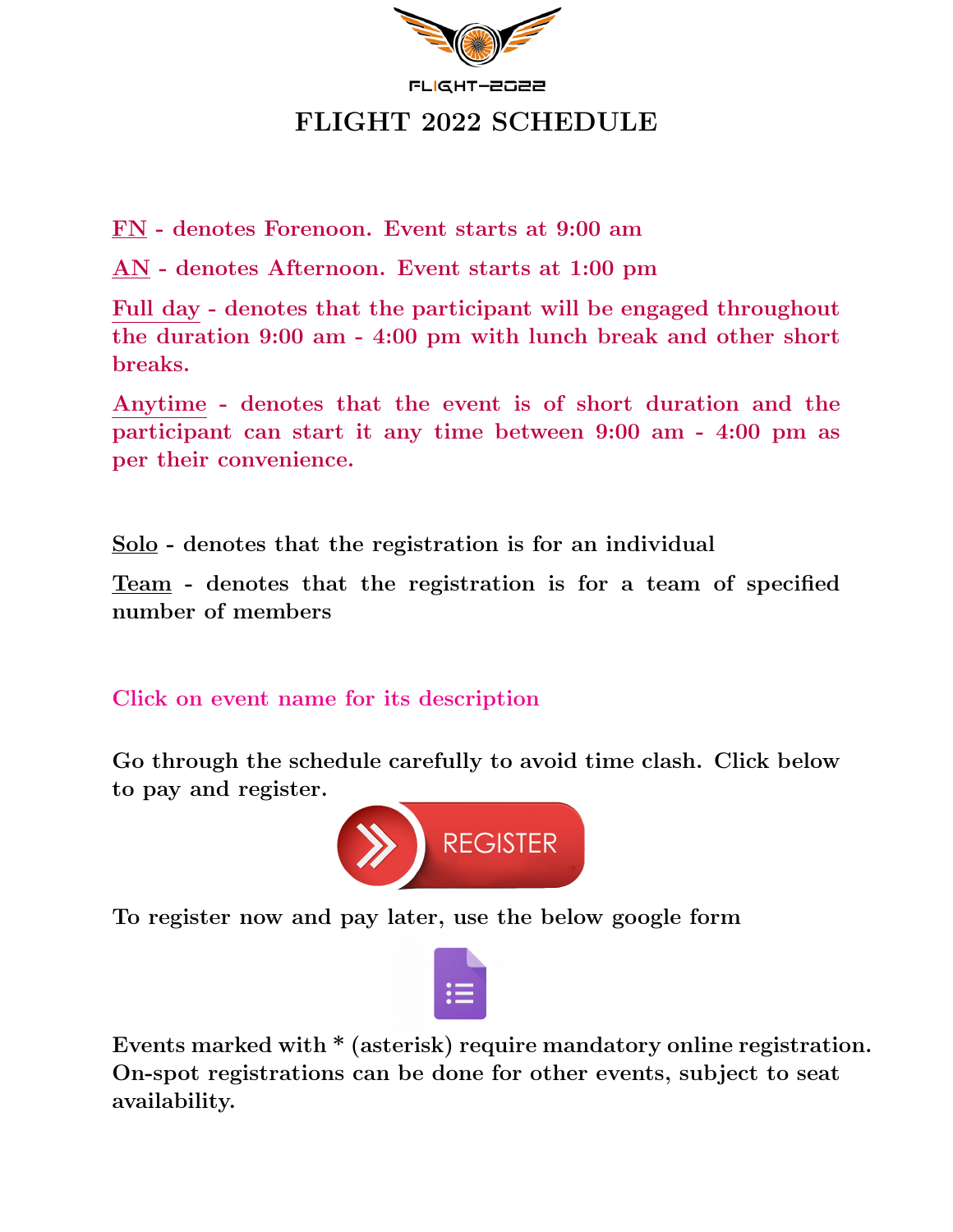# Day 1 - 13.05.2022

# Workshops (registration fee includes lunch)

| *Composites               | Full day | Solo | 1 day - ₹ 499            |
|---------------------------|----------|------|--------------------------|
|                           |          |      | 2 days - ₹ 799           |
| $*Jets$                   | Full day | Solo | 1 day - ₹ 499            |
|                           |          |      | $2 \text{ days}$ - ₹ 799 |
| $*$ UAV                   | Full day | Solo | 1 day only - ₹ 599       |
| *CAD (CATIA, XFLR5, GD&T) | FN       | Solo | 1 day only - ₹ 299       |

### Mega events

| rone zone                       | <b>TANT</b>   | team<br>per<br>$\sim$<br>ບ<br>- | 849 |
|---------------------------------|---------------|---------------------------------|-----|
| n.,<br>co-pilot<br>and<br>'ılot | $T\mathbf{A}$ | 5010                            | 399 |

### Technical events

| *Aircraft Design project | ${\rm FN}$ | $1 - 4$ per team | ₹ 149 |
|--------------------------|------------|------------------|-------|
| *Aircrash investigation  | FN         | $1 - 3$ per team | ₹ 149 |
| *Paper presentation      | FN         | $1 - 2$ per team | ₹ 199 |
| *Poster presentation     | AN         | $1 - 2$ per team | ₹ 149 |
| Flight simulator         | Anytime    | Solo             | ₹ 299 |

# Technical games

| Technical quiz                  | Anytime | $1 - 3$ per team | ₹ 99                      |
|---------------------------------|---------|------------------|---------------------------|
| What is the question            | Anytime | Solo             | ₹ 99                      |
| Space Odyssey                   | Anytime | $1 - 3$ per team | ₹ 99                      |
| Puzzle                          | Anytime | Solo             | ₹ 99                      |
| TECHNICAL PASS (All the above + | Anytime | Solo             | ₹ 249                     |
| 3 carnival games)               |         |                  |                           |
| Paper plane                     | Anytime | Solo             | ₹ 15                      |
|                                 |         |                  | Offline registration only |

## Non technical events

| Fifa and god of war         | Anytime | Solo                     | ₹ $49$                    |
|-----------------------------|---------|--------------------------|---------------------------|
| Movies and series quiz      | Anytime | $1 - 2$ per team         | ₹ $49$                    |
| Treasure hunt               | Anytime | $1 - 2$ per team         | ₹ $49$                    |
| Voice over / Video dubbing  | Anytime | $1 - 2$ per team         | Free                      |
| NON TECHNICAL PASS (All the | Anytime | $1 - 2$ per team         | $\bar{x}$ 159             |
| above $+3$ carnival games)  |         |                          |                           |
| Carnival games              | Anytime | $\overline{\phantom{a}}$ | 3 games at ₹49            |
|                             |         |                          | Offline registration only |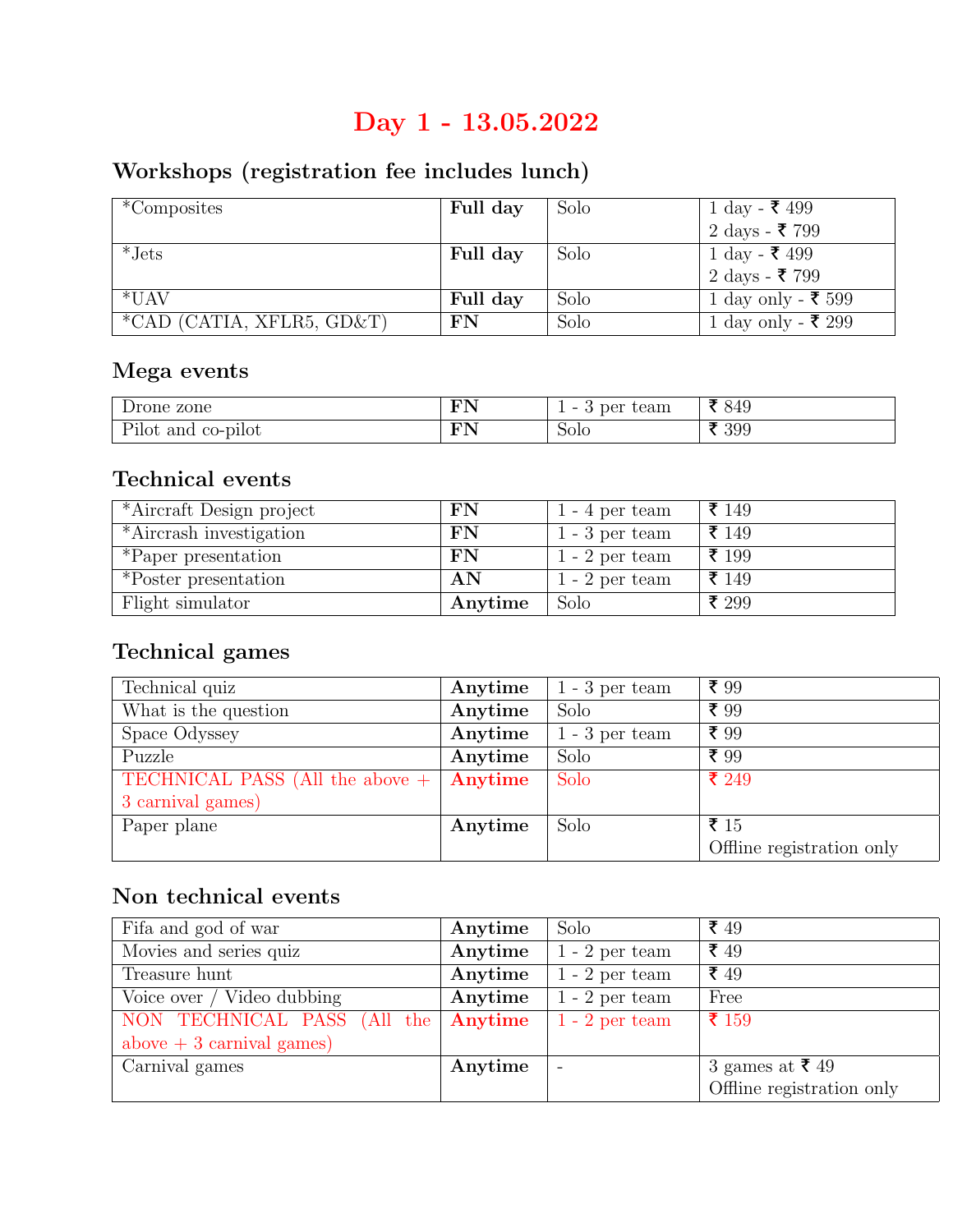# Day 2 - 14.05.2022

# Workshops (registration fee includes lunch)

| *Composites | Full day | Solo | 1 day - ₹ 499  |
|-------------|----------|------|----------------|
|             |          |      | 2 days - ₹ 799 |
| $*Jets$     | Full day | Solo | 1 day - ₹ 499  |
|             |          |      | 2 days - ₹ 799 |

### Seminar

| Jet acoustics                             | FN | Solo | ₹ 199 |
|-------------------------------------------|----|------|-------|
| Agri drones (This event has separate   FN |    | Solo | Free  |
| link for registration. Check below)       |    |      |       |

#### Mega events

| --<br>$\sim$<br>__ | - | 16<br>--<br>___ | ΊU<br>ಀಀ<br>$\sim$ $\sim$ |
|--------------------|---|-----------------|---------------------------|

### Technical games

| Paper plane                    | Anytime | Solo           | ₹ 15                      |
|--------------------------------|---------|----------------|---------------------------|
|                                |         |                | Offline registration only |
| Bottle rocketry (ground event) | Anytime | $1-2$ per team | ₹ 99                      |
| Boomerang (ground event)       | Anytime | Solo           | ₹ 99                      |

### Non technical events

| Fifa and god of war         | Anytime | Solo              | ₹ 49                      |
|-----------------------------|---------|-------------------|---------------------------|
| Movies and series quiz      | Anytime | $1 - 2$ per team  | ₹ 49                      |
| Treasure hunt               | Anytime | $1 - 2$ per team  | ₹ 49                      |
| Voice over / Video dubbing  | Anytime | $1 - 2$ per team  | Free                      |
| NON TECHNICAL PASS (All the | Anytime | $1 - 2$ per team  | ₹ 159                     |
| above $+3$ carnival games)  |         |                   |                           |
| Carnival games              | Anytime | $\qquad \qquad -$ | 3 games at ₹49            |
|                             |         |                   | Offline registration only |

[Click here to register for Agri drones.](https://forms.gle/SpbkA33cMnRvXEpP6)